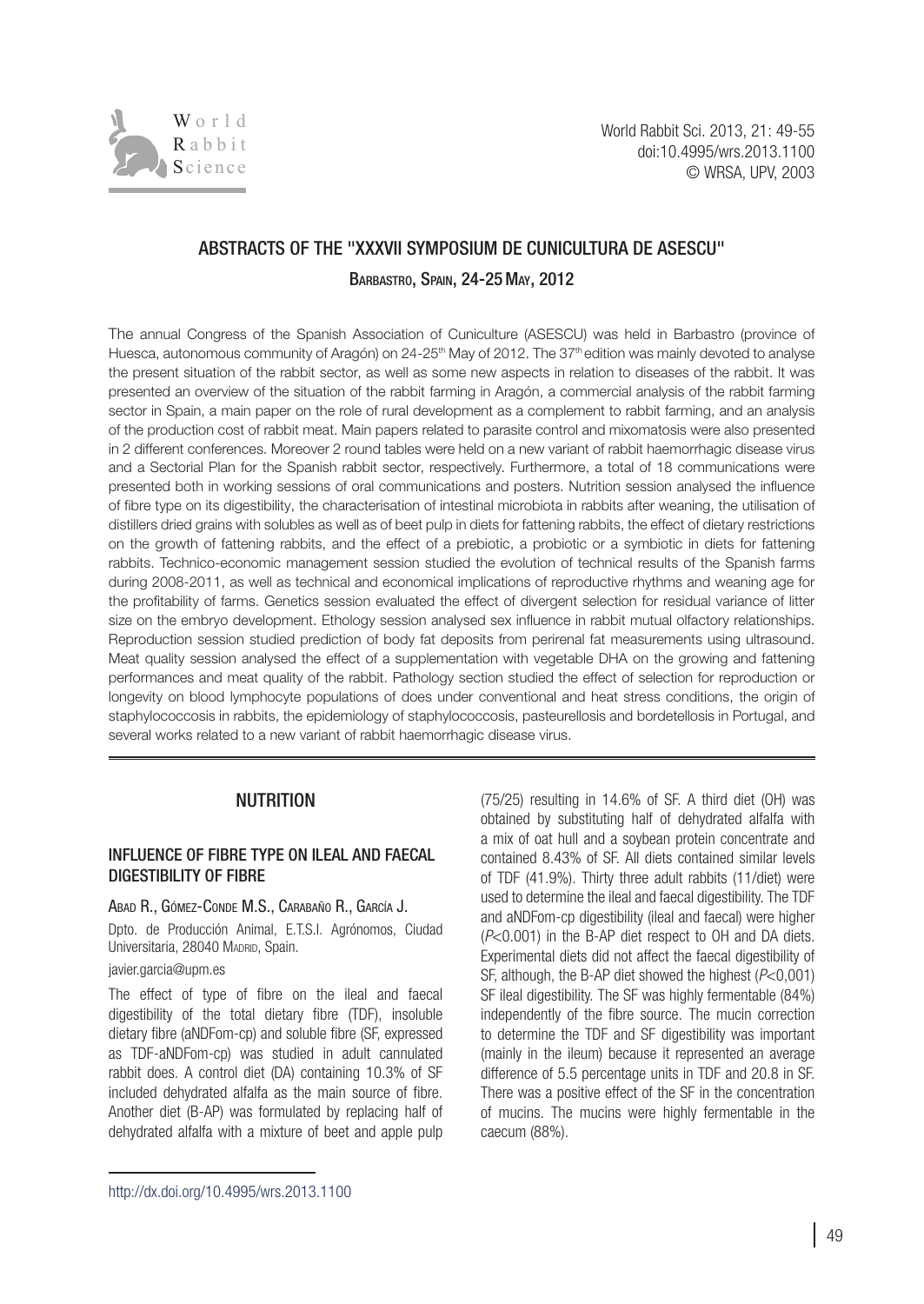### Characterization of intestinal microbiota in young rabbits after weaning

Delgado R.\*, Badiola I.†, Pérez de Rozas A.†, Menoyo D.\*, García J.\* , Carabaño R.\*

\* Dpto. de Producción Animal. ETSI Agrónomos. Universidad Politécnica de Madrid, Madrid, Spain. † CReSA-UAB, Universitat Autònoma de Barcelona, Cerdanyola del Vallès, Barcelona, Spain.

#### rosa.carabano@upm.es

This study described the development of the rabbit microbiota in the caecum and soft faeces (CC), and in the ileum (IL) from weaning, performed at 26 d, to 52 d of age. The intestinal flora consisted mainly in the *phylum Firmicutes*, *Bacteroidetes* and *Verrumicrobia* both at CC and IL, while in IL it was a high proportion also important *Proteobacteria*. At 26 d *Firmicutes* and *Bacteroidetes* represented a high proportion of CC microbiota (47 and 53% respectively). As age increased *Bacteriodetes*  (*P*<0.001) was replaced by *Firmicutes* (*P*<0.001) than at 52 d was 85% of the flora majority. In the IL there was not a clear evolution with age of any *phylum*. Within the *phylum Firmicutes*, the most abundant clones belonged to the order *Clostridiales* NID-unidentified their families-both in CC  $(P=0.002)$  and  $IL (P=0.001)$ . On the other hand, within the *Bacteroidetes phylum*, family *Bacteroidaceae* (*P*<0.001) was the most important in the CC representing 24% at 26 d. In the ileum, the most important family was *Porphyromonadaceae* ( $P=0.015$ ) which appeared in a low proportion in early ages (5%), but increased from 45 to 52 d where represented 37%.

### Utilization of distillers dried grains whit solubles (DDGS) in diets for fattening rabbits. Preliminary data

#### Alagón G.\*, Arce O.†, Ródenas L.‡, Martínez-Paredes E.‡, Pascual J.J.‡ , Cervera C.‡

\* Facultad de Agronomía y Zootecnia, Universidad Nacional de San Antonio Abad del Cusco, Avda. de La Cultura 733, Ap. postal 921, Cusco, Perú. † Universidad Técnica de Oruro, Avda. 6 de octubre 5715, Cas. Postal 49, Oruro, Bolivia. ‡ Instituto de Ciencia y Tecnología Animal, Universitat Politècnica de València, Camino de Vera s/n, 46022 Valencia, Spain.

#### [ccervera@dca.upv.es](mailto:ccervera@dca.upv.es)

One hundred and seventy-six weaned rabbits 28 d old were fed for 31 d, in 2 runs and assigned to 5 diets: control (CD, 0% DDGS), D1 (20% barley DDGS), D2 (20% corn DDGS), D3 (20% wheat DDGS) and D4 (40% corn DDGS), evaluating the response to production variables (final live weight (g), weight gain (g/d), consumption (g/d), conversion food and carcass yield (%)). Data analyzed using a linear model with fixed effects: run and diet, and the covariate: weight at weaning and were tested the effect of levels (0, 20 and 40% DDGS corn) with orthogonal polynomial contrasts. Preliminary results of the study suggest that the inclusion of DDGS in rabbit feed tends to improve weight gain, food consumption, and especially the performance of the carcass yield. Finally, the limit of incorporation of corn DDGS in diets for fattening rabbits would be about at 40%.

### Rabbits performance with diets based on beet pulp. Preliminary data

#### Arce O\* , Alagón G.† , Ródenas L. ‡ , Martínez-Paredes E. ‡ , Pascual J.J.‡ , Cervera C.‡

\* Universidad Técnica de Oruro, Avda. 6 de octubre 5715, Cas. Postal 49, Oruro, Bolivia. † Facultad de Agronomía y Zootecnia, Universidad Nacional de San Antonio Abad del Cusco, Avda. de La Cultura 733, Ap. postal 921, Cusco, Perú. ‡ Instituto de Ciencia y Tecnología Animal, Universitat Politècnica de València, Camino de Vera s/n, 46022 Valencia, Spain.

#### [ccervera@dca.upv.es](mailto:ccervera@dca.upv.es)

One hundred and twenty weaning rabbits were used in a fattening trial of 31 d and feeding with 5 isoenergetic, isoproteic and isofibrous diets including 0, 20 and 40% of 2 types of beet pulp (BP) with or without molasses. Live weight and food intake were recorded during the period and conversion rate was determined. At the end of fattening trial, 20 animals 59 d old were slaughtered to evaluate the carcass yield. Feed intake and weight gain were lower (*P*<0.01) for BP diets, especially with diets including 40% BP, but conversion rates was lower (*P*<0.01) only for the diet recording the lower intake, and carcass yield decreased (*P*<0.001) with diets including 40% BP in relation to control diet without beet pulp.

## Effect of dietary restrictions on the growth of rabbits from 35 to 70 days old

### Martins A.\*,†, Silva S.\*,†, Mourão J.L. \*,†, Pinheiro V. \*,†

\* CECAV, Centro Estudos em Ciência Animal e Veterinária, Universidade de Trás-os-Montes e Alto Douro, Apartado 1013, 5001-801 Vila Real, Portugal. † UTAD, Universidade de Trás-os-Montes e Alto Douro, Apt. 1013, 5001-801 Vila Real, Portugal.

### vpinheiro@utad.pt

This study used 166 rabbits in order to evaluate the effect of feed restriction on growth rate. The rabbits were divided in 4 treatments according to the access time to feed (*ad libitum* (C), access to feed during 5 or 10 h a day (D5 and D10, respectively) or on alternate days (D24)). Rabbits were weighed weekly between 35 and 70 d of age and growth was studied using the linear fit of the growth curve and the test of mean comparison of the regression coefficients. The correlation coefficients in linear fit of the growth curves were higher than 0.97 with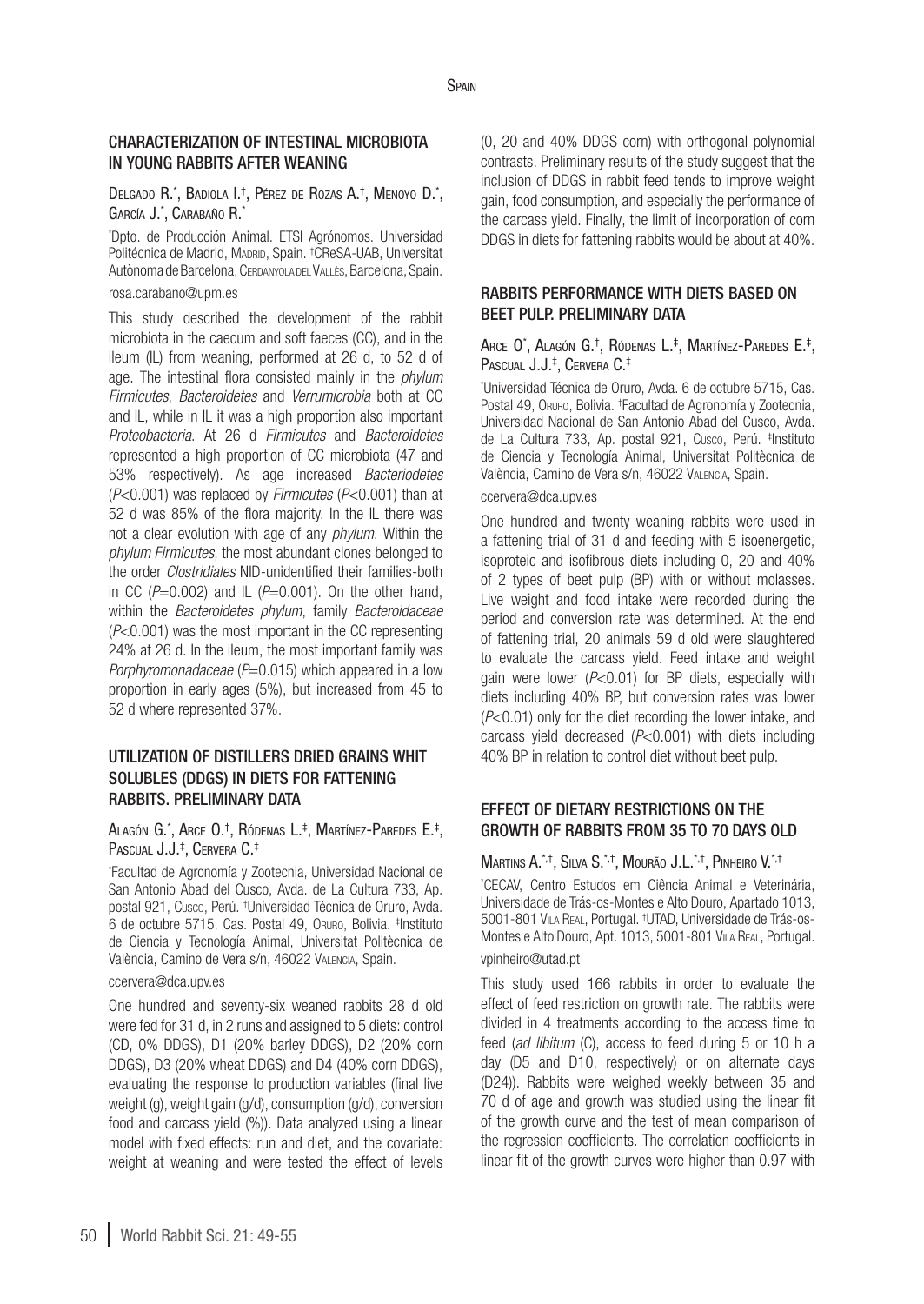the 4 treatments. The average regression coefficients of the treatments D5 and D24 differ significantly from the coefficients of diets C and D10.

### The effect of the use of a prebiotic, a probiotic or synbiotic in rabbit diets after **WEANING**

#### Falcão-e-Cunha L.\*, Pinheiro V.†, Freire J.\*

\* CEER, Instituto Superior de Agronomia, Universidade Técnica de Lisboa, Tapada da Ajuda, 1399 Lisboa, Portugal. † Dept. de Zootecnia, CECAV, Universidade de Trás-os-Montes e Alto Douro (UTAD), 5001-801 Vila Real, Portugal.

### lfalcao@isa.utl.pt

The use of prebiotics, probiotics or both can contribute to maintaining and improving intestinal health and consequently reduce mortality and improve the zootechnical results and influence the diet digestibility and conditions of the caecal ecosystem. In order to evaluate the parameters referred by the addition of FOS (Fibrulose®), *Saccharomyces cerevisiae* (Levucell®) and both, were formulated 4 diets: the control diet (CTR) without additives, and PRE, PRO and PRE+PRO diets, identical to the first, but to which 25 g/kg of FOS, 0.6 g/kg of yeast and 25 and 0.6 g/kg of pre and probiotics, were respectively added. These diets were distributed *ad libitum* to an initial group of 192 (48 $\times$ 4) rabbits, weaned at 25 d, and housed in groups of 4 per cage according to their body weight. Three experimental periods were considered depending on the age of rabbits: PI of 25-28 d, 28-35 d of PII and PIII of 35-45 d. The mortality was recorded every day. Faeces were collected during  $5, 6, 7$ , and  $8<sup>th</sup>$  days for digestibility determination. At the end of each period, one rabbit from each cage was slaughtered and caecal contents were collected for pH, DM and volatile acidity determination. The addition of prebiotic, probiotic or both did not lead to significant improvement in zootechnical parameters or on the mortality rate. The addition of prebiotic, probiotic or both did not affect the digestibility of the fractions considered although the digestibility of cellulose (ADF-ADL) was higher in diets with additives (*P*=0.061). The parameters of cecal fermentation activity indicate a significant decrease of the pH of cecal contents in all the periods. The lowest caecal content pH was obtained when rabbits were fed PRE or PRE+PRO. However, this decrease was not reflected on the volatile acidity: total, individual VFA molar proportion or in C3/C4 proportion. The addition of FOS and/or *Saccharomyces cerevisiae* had no effect on performances, on mortality rate, on digestibility of growing rabbits in the 20 d following weaning.

## TECHNICAL AND ECONOMICAL MANAGEMENT

### Evolution of technical results 2008-2011 WITH THE BDCUNI SPANISH DATABASE

### Pascual M., Serrano P., Gómez E.A.

IVIA - Centro de Investigación y Tecnología Animal, Apdo. 187, 12400 Segorbe, Castellón, Spain.

#### pascual\_mde@gva.es

Bdcuni (database of technical management in Spanish commercial rabbitries) is a free and confidential system which offers technical and economical management to Spanish rabbitries. The system works through the web page [www.ivia.es/bdcuni](http://www.ivia.es/bdcuni) and provides the technical indexes obtained in the own rabbitry, the whole database and the association of the rabbitry. In the present work, the mean technical indexes obtained from 2008 to 2011 are shown. Some of the technical indexes obtained in 2011 were 7.5 kindlings per female and year, 56.2 rabbits produced per female and year and a global feed conversion ratio of 3.63.

## Reproductive rhythms and weaning age in rabbit farms. Technical and economical implications

### Rafel O.\*, Piles M.\*, Gil J.M.†, Freixa E.†, Ramon J.\*

\* IRTA, Cunicultura,. Torre Marimón, 08140 Caldes de Montbui, Barcelona, Spain. † CREDA-UPC-IRTA, Edifici ESAB, PMT, 08860 Castelldefels, Barcelona, Spain.

#### oriol.rafel@irta.cat

This work studies the impact of Reproductive Rhythm (RR) and Age at Weaning (WE) on economic and productive performance of a rabbit farm. RR is defined as the number of days from parity to next mating. The choice of RR and WE have consequences on growth and kit survival as well as on doe reproductive performance and replacement rate. In commercial farms, it usually can take the following values: 4, 11, 18, 25, 32 and 39 d. Therefore, the length of the production cycle (PC) (i.e. the sum of RR and length of gestation) can show the following values: 35, 42, 49, 56, 63 and 70 d. Results show a decrease from 6.71 to 4.13 kindling per female and year when RR took values of 4 and 39 d, respectively (–38% drop in production). Production costs increased from 1.62 to 1.97 €/kg when RR increased from 11 to 39 d (22% increase in costs). Overcrowding was effective at offsetting losses in number of births per female. High values of this parameter lead to an increased production of kits but depended on RR. The consequences of the choice of RR on productive results are not parallel to those on economic returns. Thus, the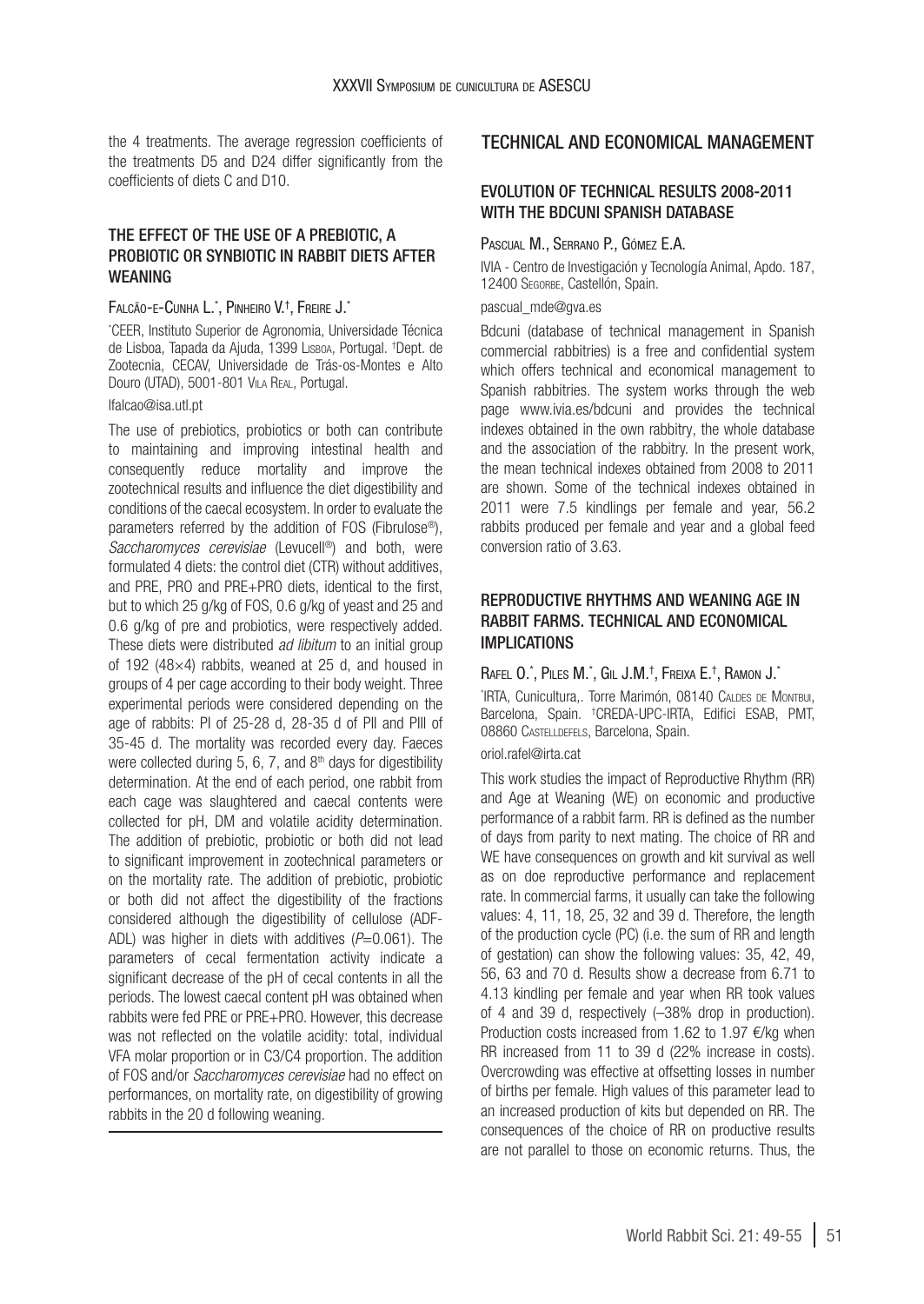production cost increases from 1.62 to 1.79 € per kg of alive animal for a RR values of 11 and 39 d, respectively (10% increase). In overcrowding conditions, the greatest production per female and year are reached with a RR of 11 d, while the best economic results are achieved with a RR of 18 d.

### MEAT

### Effects of a supplementation in vegetable DHA on the growing-fattening performances and the meat quality of the **RABBIT**

#### Colin M.\*, Delarue J.†, Camino Callarisa A.‡, Teillet B.\*, Cai X.\*, Varella E.‡, Raguénès N.\*, Prigent A.Y.§

\* Copri, Coat Izella, 29830 Ploudalmézeau, France. † Laboratoire Régional de Nutrition Humaine CHRU Cavale Blanche/ Université de Brest/Université Européenne de Bretagne, 29200 Brest, France. ‡ Tecnovit, Pol Ind les sorts, 43365 ALFORJA, Tarragona, Spain. § EARL 3L, Coat Izella, 29830 Ploudalmézeau, France.

#### [copri@wanadoo.fr](mailto:copri@wanadoo.fr)

This publication presents the results of an experimentation concerning the supplementation of rabbit feed with vegetable DHA. One thousand and fifty-four rabbits are split between 2 treatments corresponding to the distribution of a control diet and of a diet containing 0.2% of vegetable DHA. The supplementation with DHA decreases highly significantly the mortality during the finishing period but has no effect on the growth. Rabbits receiving the DHA diet have a meat with a high level of this fatty acid, till 275 mg/100 g for the back. The omega 6 level of the meat decreases too, improving consequently the omega 6/omega 3 ratio. These changes of the fatty acid level don't modify significantly the hedonic characteristics of the meat.

### PATHOLOGY

## Effect of selection for reproduction or foundation for longevity on blood lymphocyte populations of rabbit does under conventional and heat stress **CONDITIONS**

#### Ferrian S.\*, Guerrero I.\*, Blas E.†, García-Diego F.J.†, Vian. D»., Pascual J.J.‡, Corpa J.M.\*

\* Instituto de Investigación CEU en Ciencias Biomédicas, Universidad CEU Cardenal Herrera, Avda. Seminario s/n, 46113 Moncada, Valencia, Spain. † Instituto de Ciencia y

Tecnología Animal, Universitat Politècnica de València, Camino de Vera 14. 46071 Valencia, Spain.

#### jmcorpa@uch.ceu.es

This work is a continuation of the preliminary study ("Effect of heat stress on immune system of rabbit does from different genetic origin. Preliminary study") presented at the congress of ASESCU 2011, which is characterized how selection for reproduction (by comparing 2 generations  $-16$ <sup>th</sup> and 36<sup>th</sup>– of the V line selected for litter size at weaning) or foundation for reproductive longevity (the LP line), can affect the blood lymphocytes populations of reproductive rabbit does under normal and heat stress conditions from the first to the second parturition. These results indicate that, under conventional housing conditions, litter size selection at weaning for 20 generations may affect the immune system since the V36 animals had lower lymphocyte counts than V16 animals at a very critical time, e.g., the second parturition, whereas under heat stress conditions, the animals from a line founded by screening for reproductive longevity (the LP line) presented higher lymphocyte counts at this particular stage than those from V36. This scenario could contribute to the greater ability to confront infectious challenges and to confer animals a more robust nature.

## DETECTION OF A NEW VARIANT OF RABBIT haemorrhagic disease virus in wild rabbits in Spain

#### Calvete C., Calvo J.H., Sarto P.

Dpto. Producción y Sanidad Animal, Centro de Investigación y Tecnología Agroalimentaria de Aragón (CITA), Avda. Montañana 930, 50059 Zaragoza, Spain.

#### ccalvete@aragon.es

Rabbit haemorrhagic disease virus (RHDV) is a virulent calicivirus that causes high mortality both in domestic and wild rabbits. It appears to be a mutant form of a benign virus that existed in Europe long before the first outbreak. To date, however, phylogenetic data indicate that all the field strains of RHDV found in the Iberian Peninsula have a common ancestor closely related to pathogenic strains isolated during the first RHD outbreaks in this area. In order to study RHD epidemiology, an experimental wild rabbit population was monitorized twice at week during 2010 and 2011 yr in order to find rabbits dead by the disease. Detection of viral RNA in liver tissue of carcasses was conducted by RT-PCR reaction and, when positive, PCR products were purified and sequenced. Across 2010, 12 rabbits were found dead by RHD, whereas 9 rabbits were found dead in 2011. The original RHDV field strain was identified in all dead rabbits found in 2010 and in 3 of 2011. However, a new strain was identified in 5 of remaining 6 carcasses found in this year. Phylogenetic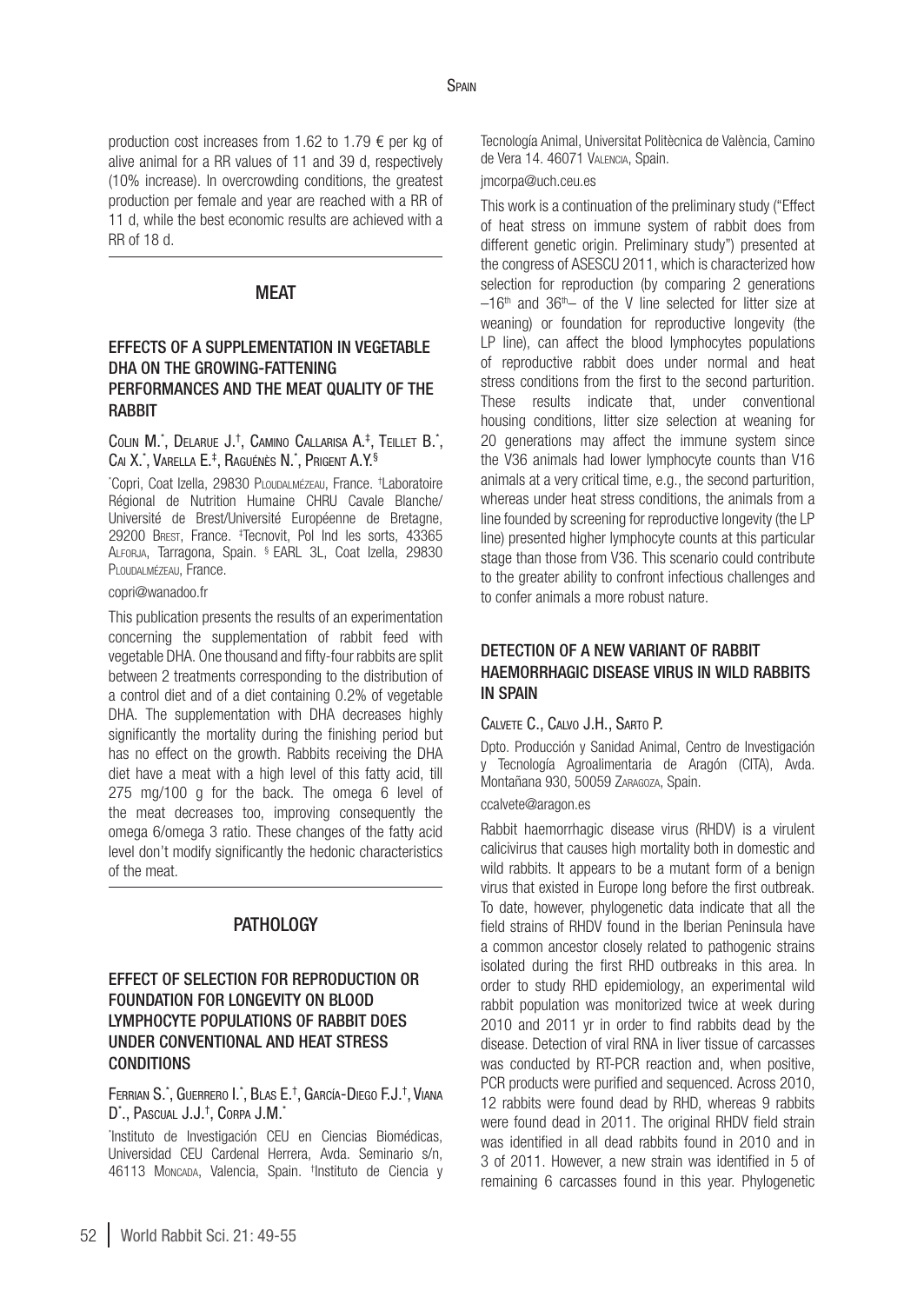analysis showed that this new viral strain would be a member of the new variant of RHDV recently detected in France in 2010. This variant is relatively distant from already described pathogenic and non-pathogenic lagoviruses, and it has been reported to cause increased mortalities in French rabbitries. In Spain, several atypical RHD outbreaks have been described affecting rabbitries during 2011 and this variant has been proposed as the putative aetiological agent. This survey confirms that this new RHDV variant would be already present in Spain.

### Epidemiology of staphylococcosis in PORTUGUESE RABBIT FARMS

#### $C$ alhoa I.\*, Pinheiro V.†, Monteiro J.M.‡, Coelho AC.\*

\* Dept. de Ciências Veterinárias, CECAV, Universidade de Trásos-Montes e Alto Douro (UTAD), 5001-801 Vila Real, Portugal. † Dept. de Zootecnia, CECAV, Universidade de Trás-os-Montes e Alto Douro (UTAD), 5001-801 Vila Real, Portugal. ‡ Sumicor Portugal, Lda., Apartado 74, 4481-911 VILA DO CONDE, Portugal. vpinheir@utad.pt

An epidemiological study was carried out between January of 2007 and April of 2011 in Portuguese rabbit farms to investigate farm characteristics related with staphyloccocosis. In 7 farms (17.1%), one or more animals were positive to *Staphylococcus aureus.* Differences were observed between the farms. The majority of positive farms (85.7%) were from the North of Portugal. Five positive farms (71.4%) had less than 900 female's rabbits, and 2 positive (28.6%) had more than 900 females. In 7 positive farms, ammonia levels were less than 5 ppm and in 3 farms (57.1%) had humidity levels between 55 and 80%. This study provides preliminary data in staphyloccocosis in farms. More extensive investigations are required with multiple farms and replicates to confirm our findings and assess the role of each of these factors.

#### Cross-sectional study of pasteurellosis and bordetellosis in Portuguese rabbits

#### $\,$ Calhoa I. $^*$ , Pinheiro V.†, Monteiro J.M.‡, Coelho AC. $^*$

\* Dept. de Ciências Veterinárias, CECAV, Universidade de Trásos-Montes e Alto Douro (UTAD), 5001-801 Vila Real, Portugal. † Dept. de Zootecnia, CECAV, Universidade de Trás-os-Montes e Alto Douro (UTAD), 5001-801 Vila Real, Portugal. ‡ Sumicor Portugal, Lda., Apartado 74, 4481-911 Vila no Conne, Portugal. vpinheir@utad.pt

*Pasteurella multocida* is the most common cause of respiratory problems in rabbits. *Bordetella bronchiseptica* can contribute to upper respiratory tract infections. A cross-sectional study was performed to investigate the epidemiology of pasteurellosis and bordetellosis in rabbit farms in North and Center of Portugal. In all, ammonia

levels were lower than 5 ppm and humidity were between 55 and 80%. In total, 41 farms were studied, 9 farms (22.0%) were positive for *Pasteurella* and 5 were positive for *Bordetella*, 4 of them (80%) were from the North. Two farms had concomitant infection with *Pasteurella* and *Bordetella*. Respiratory disease on farms is a reality in Portuguese rabbittery.

## PARADIGMS AND NEW CHALLENGES IN THE diagnosis of the viral hemorrhagic disease OF RABBITS

#### MALDONADO J.

Hipra, Avda. La Selva 135, 17170 Amer, Gerona, Spain. [Jaime.maldonado@hipra.com](mailto:Jaime.maldonado@hipra.com)

The rabbit hemorrhagic disease (RHD) was described in the 80s and is still an emerging disease in the rabbit. Its "recent" description and the inability to isolate the causative virus (RHDv) using *in vitro* systems like cell cultures, have prevented explore in detail some aspects of the infection. While professionals involved in the modern rabbit industry are perfectly familiar with the RHD, due to the negative impact of the disease in the production of this domestic animal, it is important to investigate further about the basics of the biology and evolution of the causal agent, the virus-host relationships, and some aspects of the epidemiology of the disease, among others.

The inability to isolate *in vitro* the RHDv represents an important limitation in basic research of the disease, since there are no field strains that can be adequately characterized at the genetic and antigenic level. This also affects the diagnosis of the disease, since the methods used in field outbreaks to detect infection are always indirect, and seek the antigen or the virus's genetic material present in the tissues of affected animals. Typically, the diagnosis is made by PCR, which stands as the alternative for a diagnosis that otherwise could not be done with the sensitivity and specificity required in cases of lethal diseases such as RHD.

PCR can be used to amplify and detect RHDv genome for diagnostic purposes. PCR can also be used to amplify fragments of the genome to conduct more detailed studies of genetic sequence features. In a hypothetical example, after obtaining a positive result for PCR in the organs of rabbits affected by the infection, and once established consistency between this result and the clinical signs observed, it is possible to use the same samples to investigate other fragments of the viral genome, using another(s) PCR(s). In this case the second PCR is designed to determine the exact sequence of some genes, that provide information on their similarity with those of other strains previously described, or its possible origin.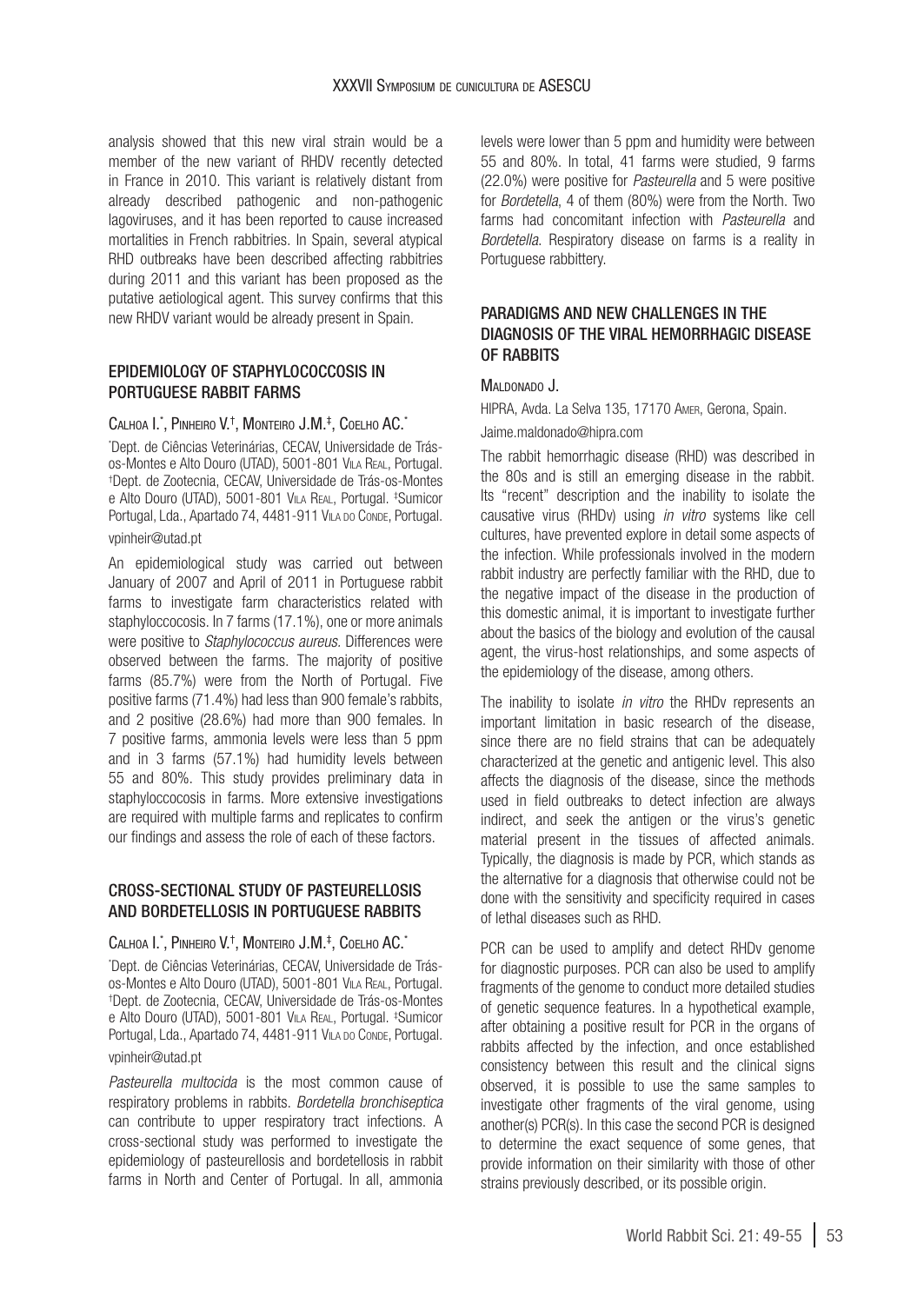In order to amplify the virus genome using PCR either to detect or to characterize it, it is essential that the PCR lace or "hybridize" perfectly on the genome of the virus. There must be a perfect complementarity between the PCR and the template of genetic material; the greater the stability of the virus genome (low mutation rate over time), the higher the possibility of perfect match with the PCR. Something that has been evident in recent years, thanks to the availability of molecular biology tools, is that the genetic sequences of the circulating field viruses show a remarkable homogeneity when compared to each other. This may be due to the rapid transmission and high lethality of the virus in populations susceptible to infection, not allowing time for selective pressure of divergent clones of the virus generated after mutation. As a result of this uniformity, "classic" RHDv may be detected by PCR with a reduced risk of false negative results. However, the recent description of viruses that have a high antigenic and genetic divergence regarding classic strains represent a challenge for PCR based diagnostics. The question is whether existing PCR protocols will detect also these new strains. There is a possibility that the newly described variants of the virus, and those that may be identified in the future exhibit heterogeneity in the genome fragment used for detection by PCR. As a result the PCR could not identify them and go unnoticed.

A good example of this scenario is the French variant strain recently described (RHDVFra10). This variant belongs to a new genotype, as its genome differs substantially from the strains described so far. Because it is an emerging pathogenic strain that has also been detected in Italy causing outbreaks of the disease, it is necessary to detect and differentiate it from classical strains. Molecular characterization requires the adaptation of specific PCRs to identify it on a "variant" level. This will make it possible to determine the degree of similarity between strains circulating in different countries, and even "follow" their temporal and geographic evolution.

The RHDv, like many other human and animal viruses, has the natural ability to agglutinate erythrocytes when mixed together in a suspension. This phenomenon is known as haemagglutination (HA), which has been the basis of a presumptive diagnosis of RHD. Whenever samples come from animals died in the first hours after infection (<3 d pi), are preserved in good condition (cooling and immediate shipment), and the test is done properly, the HA may be a screening test that provides immediate results, helping the decision-making in case of an active outbreak of infection. However, the virus present in tissues of "chronically" infected animals (5-7 d pi) usually present degradation as a result of the clearance process by the animal's immune system. It is possible that in these cases the outcome of HA test may be a false negative.

Furthermore, there is variability in HA results among laboratories, due to the use of test procedures that are not standardized. Variations in the incubation temperature or changes in the pH conditions of the solution alter the reading of the result, which is subjective and somewhat dependent on the experience of the person performing it.

The haemagglutinating capacity of the RHDv is determined by viral genome sequences, which encode proteins that bind erythrocyte surface. There have been identified RHDv strains that have mutated their genome and have lost this ability, without having changed much its antigenic composition. The loss of this ability is random and independent of the type of virus, as it has been described in classical strains, as well as in variants "a". The presence of HA- strains, and the inherent variability in the laboratory method, make the results of the HA should be interpreted with caution, and in any case be supplemented by clinical signs, necropsy findings and, if possible with PCR to confirm the diagnosis. During the presentation will detail these and other issues that illustrate the complexity of the diagnosis of RHD in a background of change.

## **GENETICS**

## Effect of divergent selection for residual variance of litter size on the embryo development

#### Torres C.\* , García M.L. † , Argente M.J.†

\* Universitat Politècnica de Valencia, P.O. Box 22012, 46071 Valencia, Spain. † Dpto. Tecnología Agroalimentaria, Ctra. Beniel km.3.2, 03312 Orihuela, Alicante, Spain.

[mariluz.garcia@umh.es](mailto:mariluz.garcia@umh.es)

The aim of this study is to evaluate the embryo development at 72 h *post-coitum* in 2 lines of rabbits divergently selected for residual variability in litter size. Females of the high line for residual variability in litter size show a higher percentage of embryos of early *morulae* (6.0%) than females of the low line (2.1%). These results suggest that selection to reduce residual variability in litter size may have an effect on the early embryo development.

## ETHOLOGY

### Sex influence in rabbit mutual olfactory **RELATIONSHIPS**

Finzi A.\* , Negretti P.† , Bianconi G.† , González-Redondo P.‡

\* Rabbit Unconventional Rearing Centre. Consorzio 'Coniglio Verde Leprino di Viterbo'. Via S. Maria, 43. 01030 Vasanello, Viterbo, Italia. † Department of Agricultural Sciences and